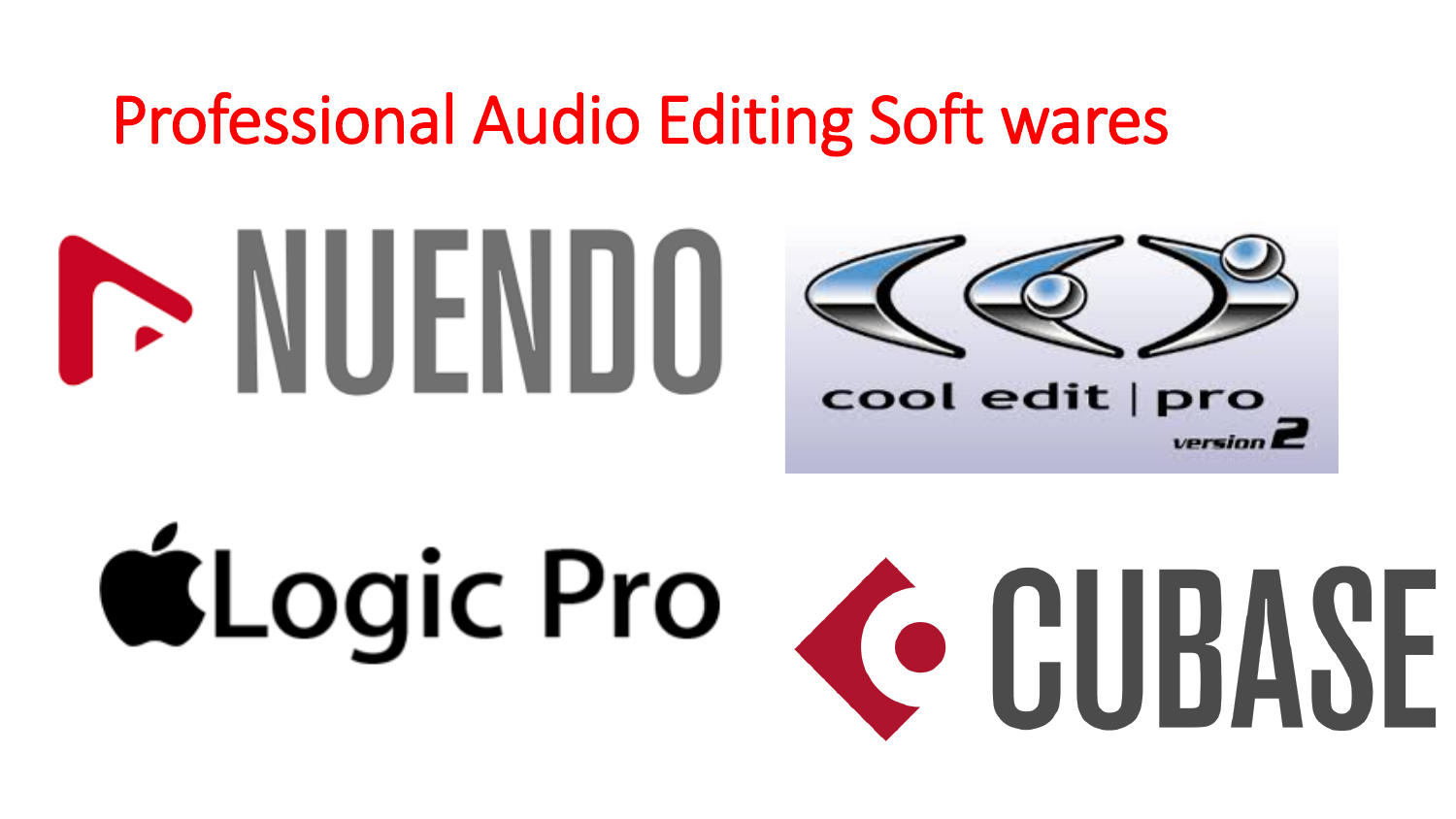#### What is Audacity?

- **Audacity is a free open source digital audio editor and recording computer software application, available for Windows, macOS/OS X, Linux and other operating systems.**
- **Interestingly, you do not need sound mixer or other sophisticated device to use it.**

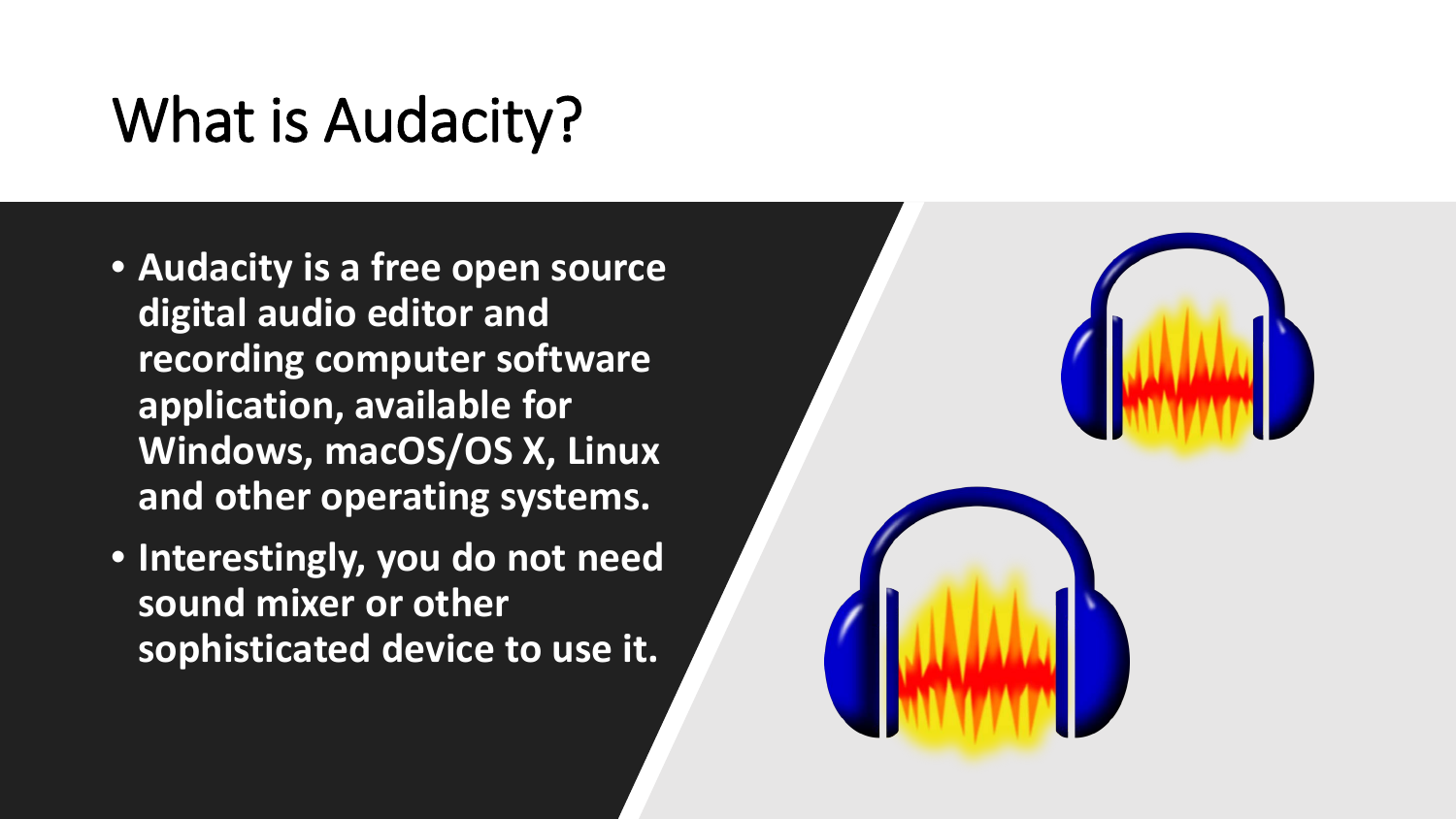## What facilities it gives?

- **You can record by default microphone or by external microphone.**
- **You can edit, import and export audio files.**
- **You can mix tracks by using envelop.**
- **You can create effects and even increase amplitude.**
- **You can use multiple tracks.**

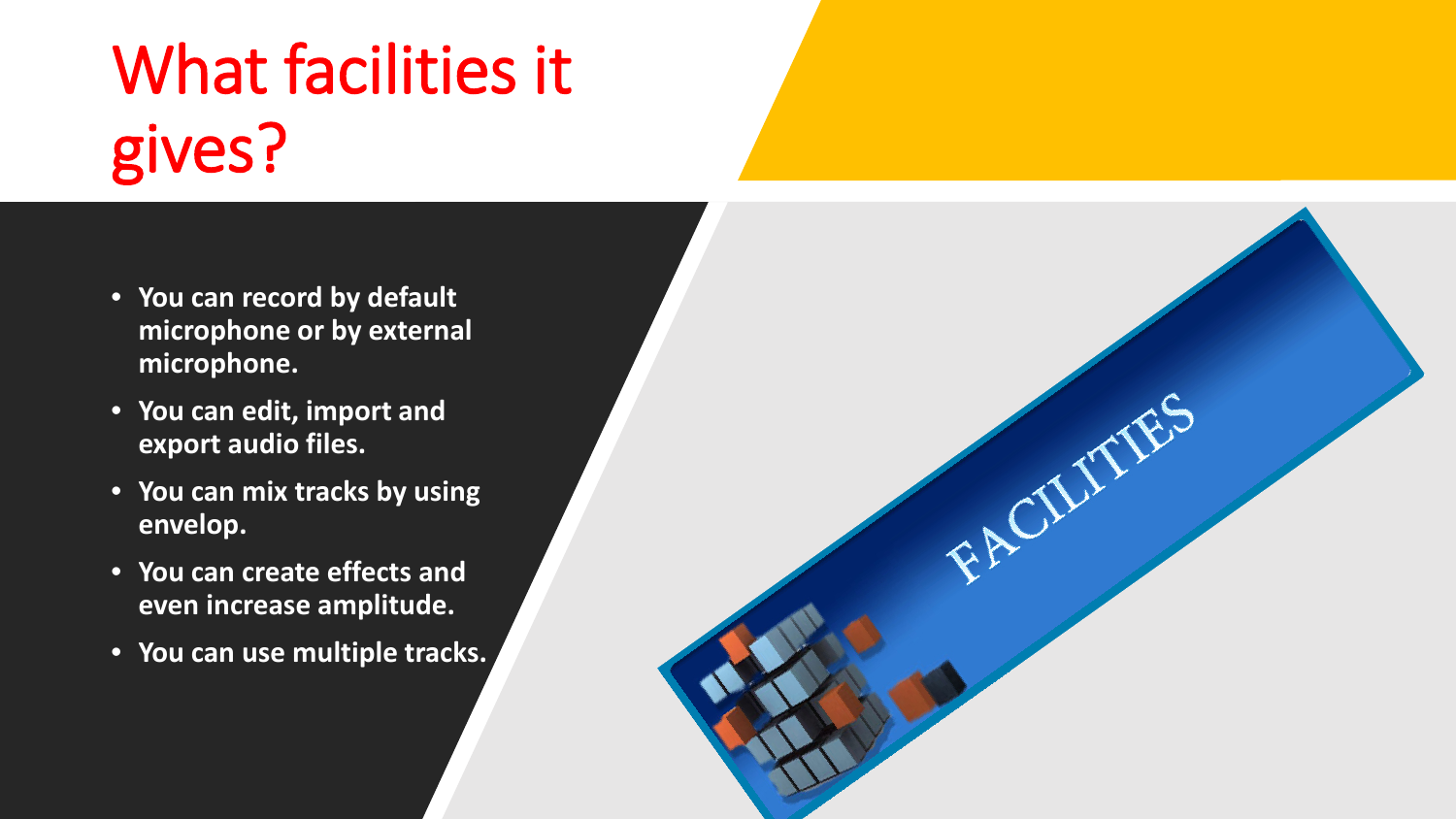# How to get it?

- **Go to google and type Audacity downloads.**
- **It will take you to the options.**
- **Install the software x 2.2.1**
- **Install Lame\_v3.99.3\_for\_Windows to mix down**
- **Tutorials are also available.**



**Free Downloads**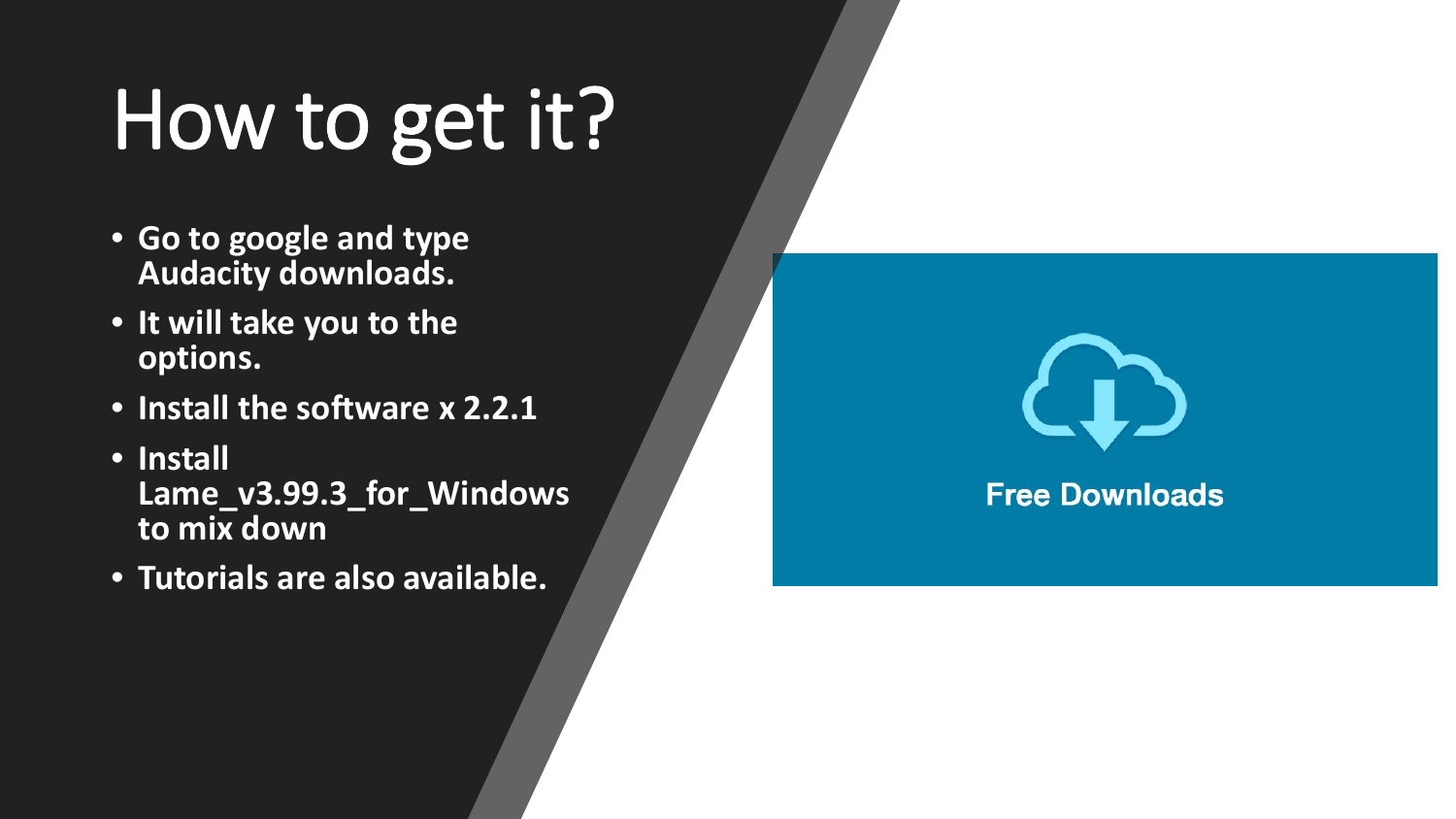### How to begin...??

- **Step-1- Go to file and click "New" a new window will appear**
- **Step-2- Go to "Tracks' toggle down and click on "Add New"**
- **A New Track will appear in which you can record your voice or sound.**
- **You can insert more tracks by same exercise.**

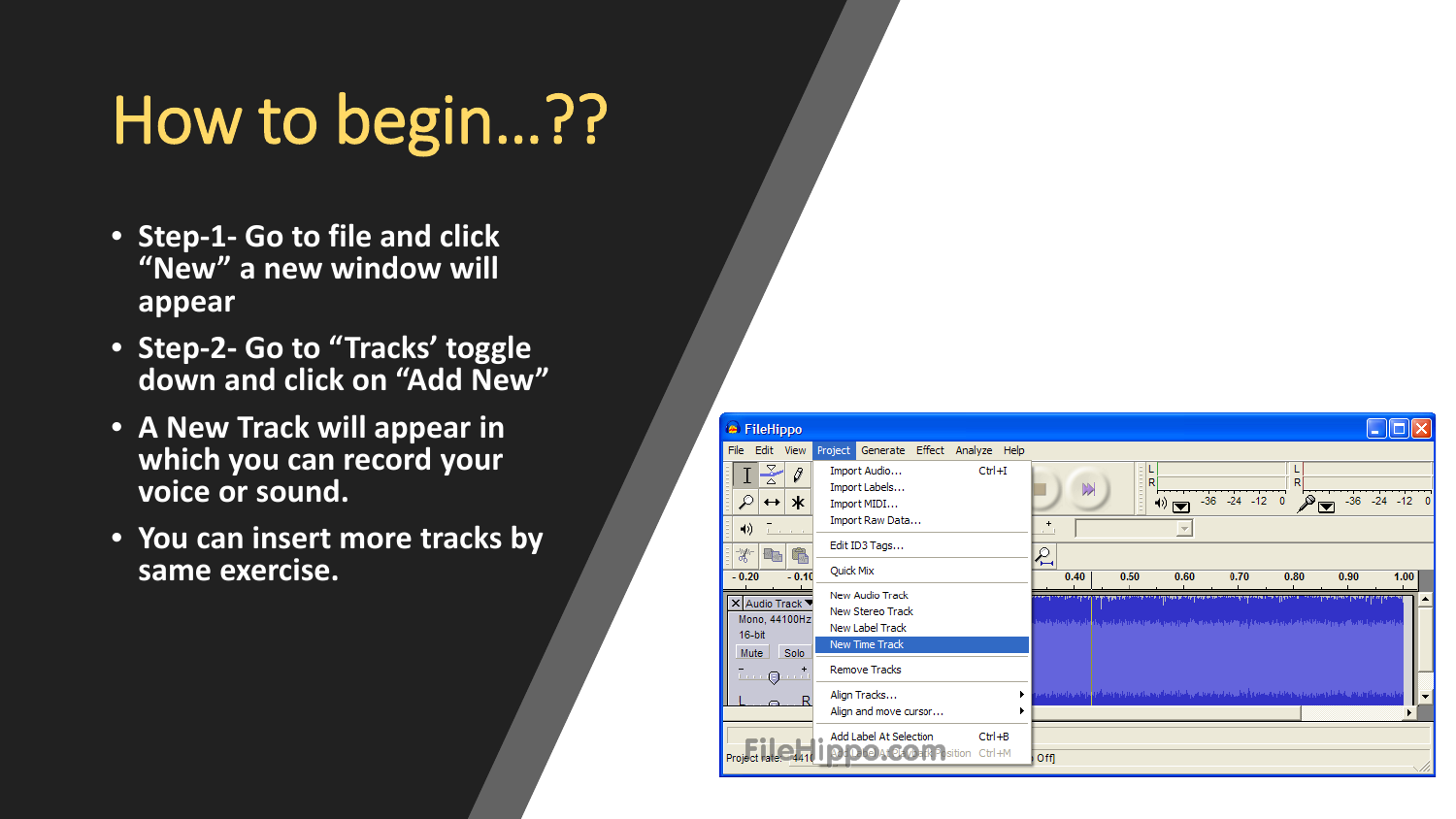## How to Record?

- **You have two option either by default microphone or by external microphone. Ensure that proper silence around is maintained.**
- **Click on the Red recording button and speak. Recording begins.**
- **Stop by STOP button or by the SPACE Bar of you computer.**

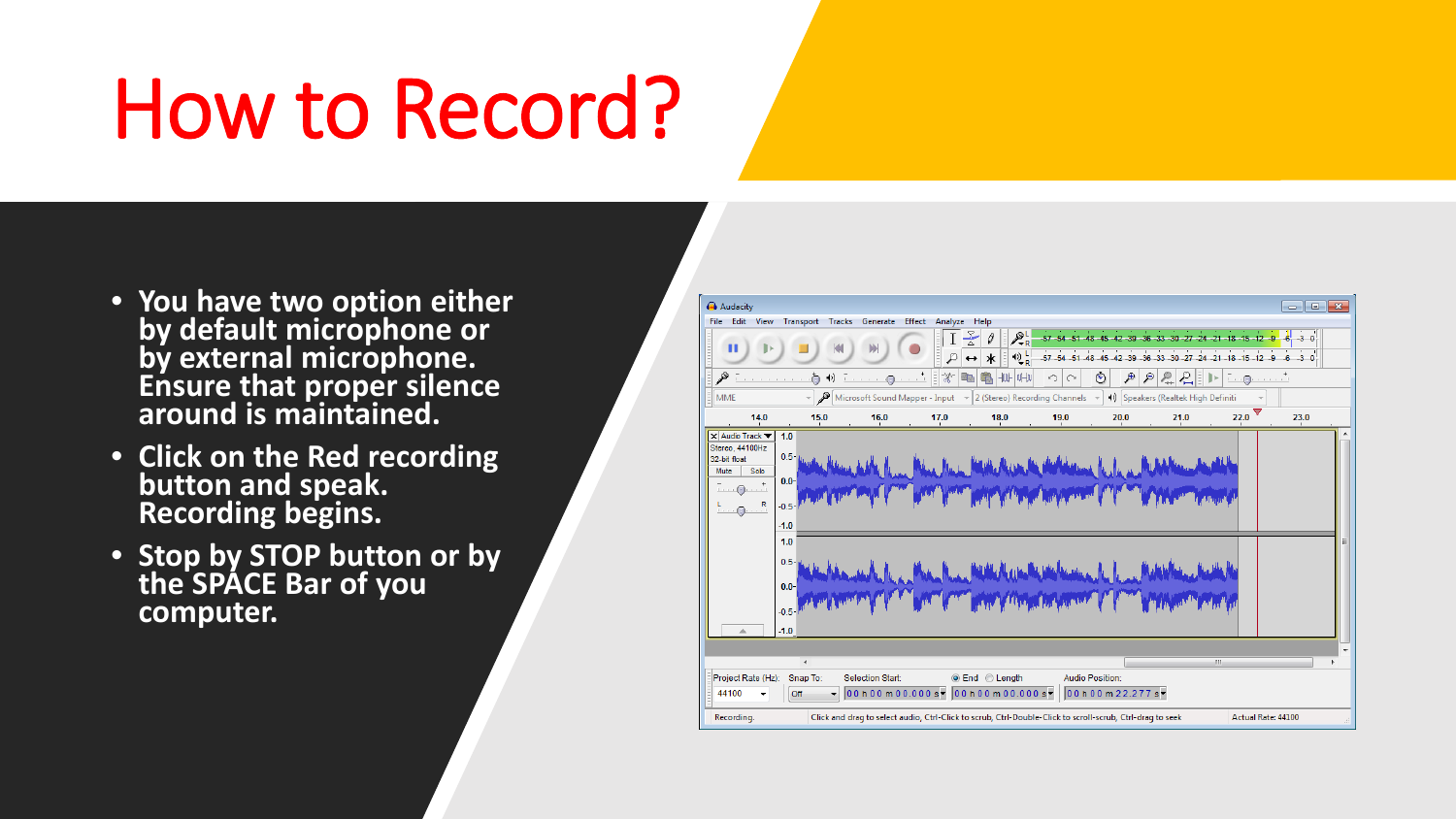#### Post Recording process…!! Editing…

You need editing to remove unwanted sounds such as fumble, repeated sentences, coughing, pops etc

#### Step-1

Go to the selection tool and select the portions you want to delete.

#### Step-2-

Press "Delete" either in your system or go to "Edit" in menu. Editing over!! Save!!

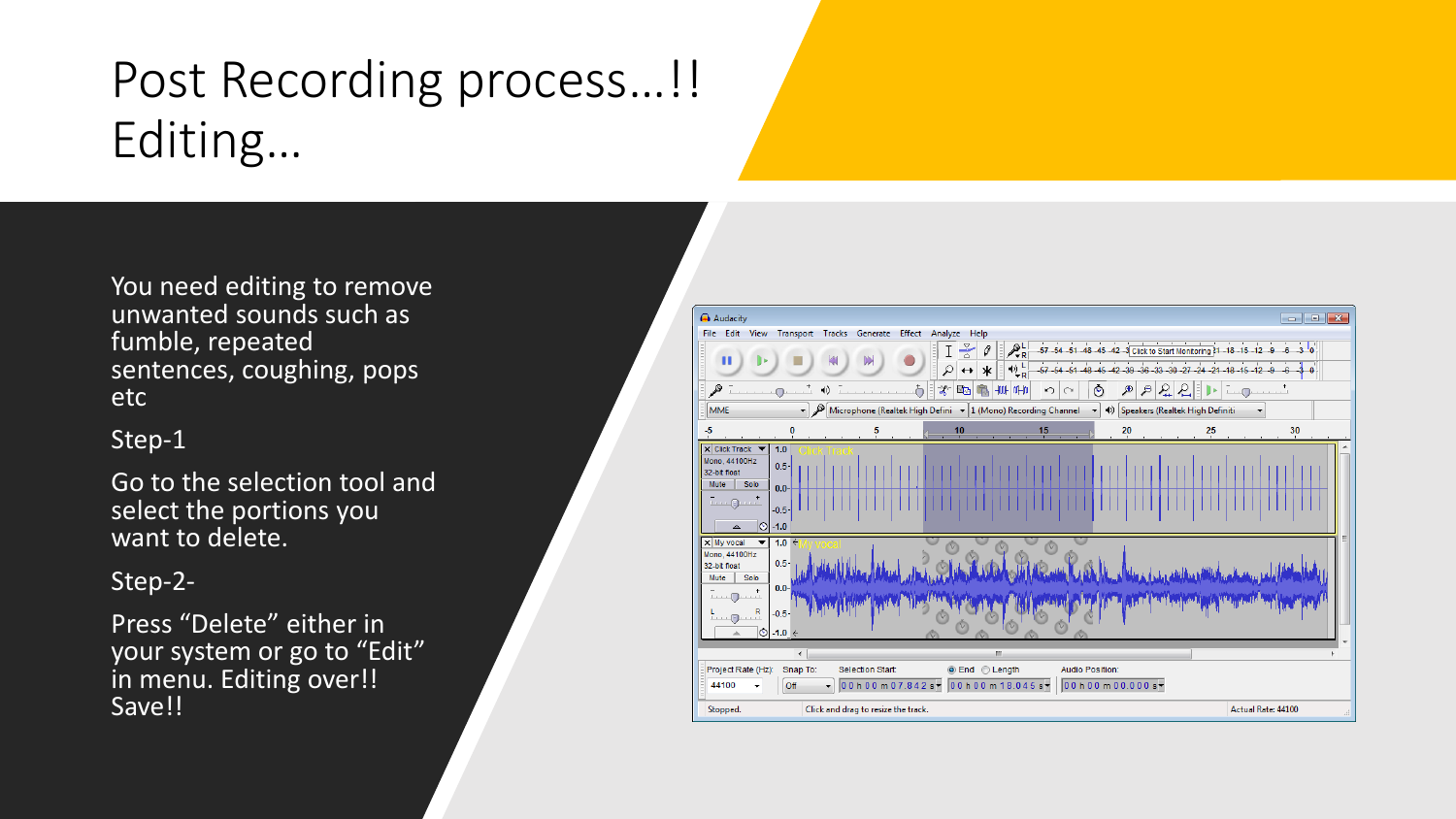#### How to add music and sound effects??

- **To make programme effective, music and sound effects are very important!!**
- **Step-1- You are done with editing and saved the file and Track -1**
- **Step-2- Now, go to the option "Tracks", toggle down and click on "Add New". A new Track will appear in which you have to put Music or Sound effects.**
- **Step-3- Ensure that you have already some music in your computer.**
- **Step-4-Click on the File in the task bar and choose option "Import"**



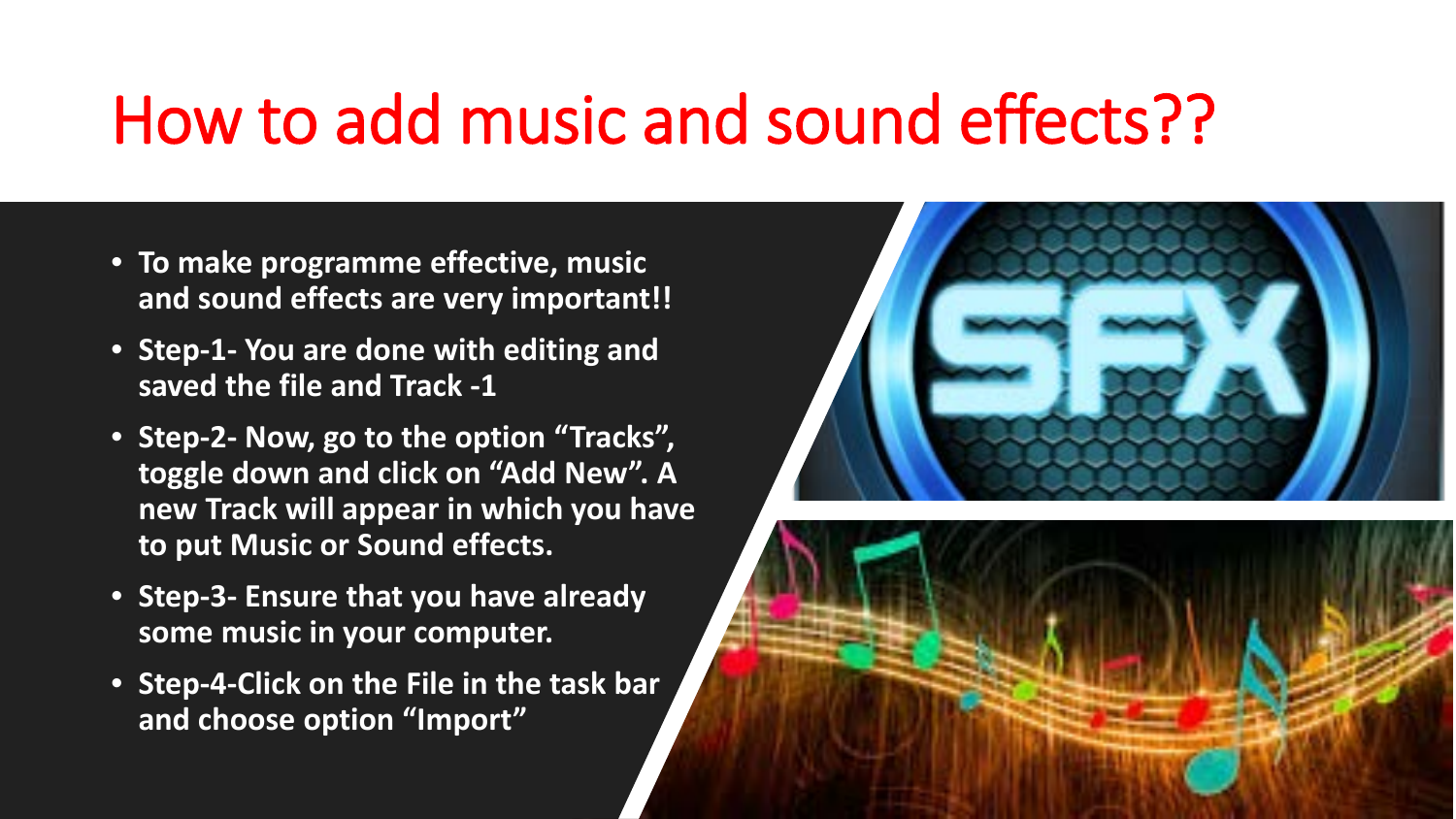# Import Music

- Step-4- When you click on the import option, your system will ask for the destination of AUDIO music file.
- Go to destination and select the piece of sound.
- It will be imported to the new track.
- Now you have two tracks.